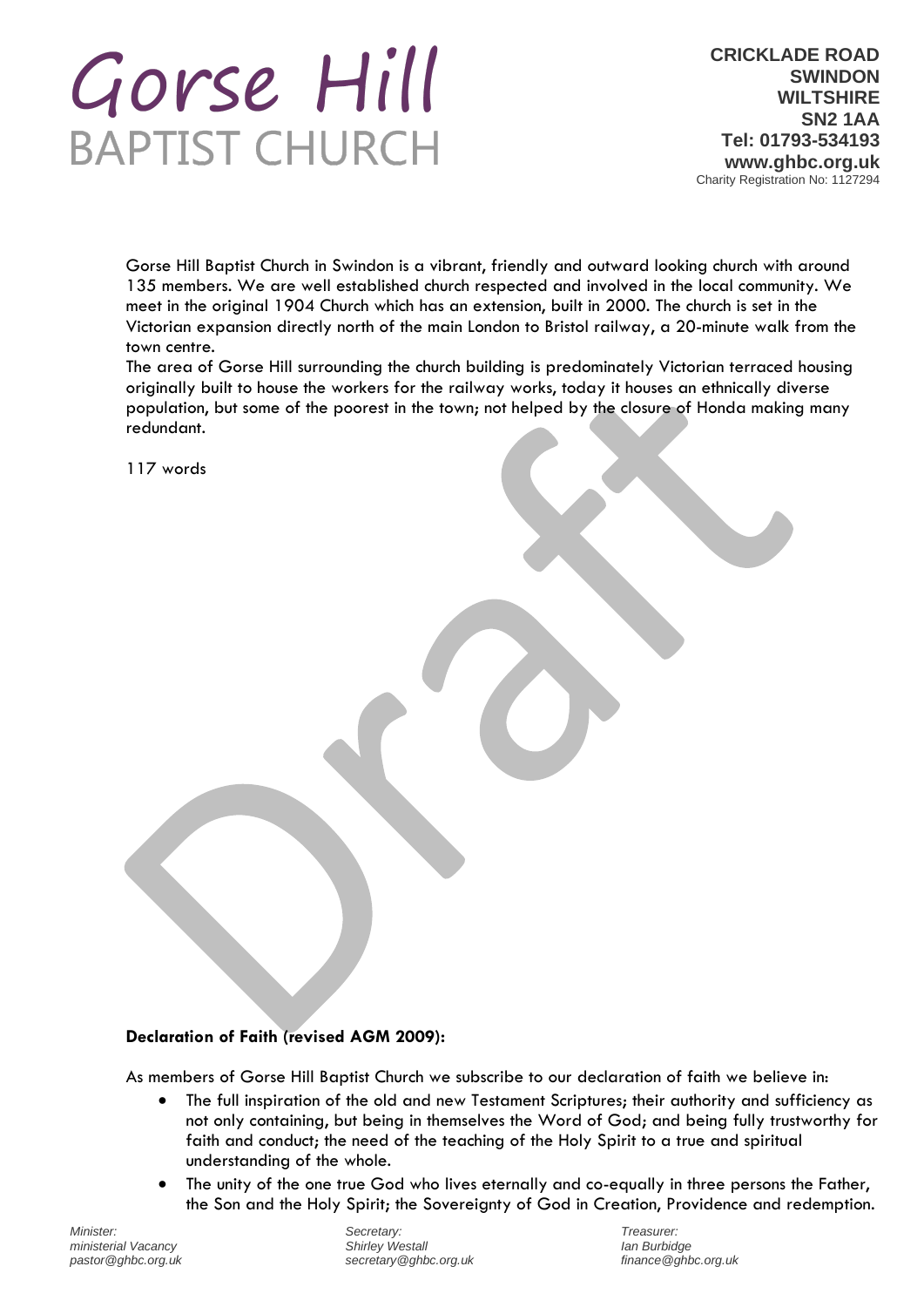- A personal devil, the instigator of all evil.
- The corruption of human nature in consequence of the Fall, and the necessity for a new birth.
- The true and proper deity of our Lord Jesus Christ; His virgin birth; his real and perfect manhood; the authority of His teaching, and the infallibility of all His words; His dying in our place, paying the price for sin and defeating evil, so reconciling us to God; His bodily resurrection and His Ascension into heaven; and his present Priestly intercession for his people at the right hand of the father.
- The justification of the sinner solely by the grace of God through faith in Jesus Christ.
- The necessity of the ministry of God the Holy Spirit, who leads us to repentance, unites us with Christ through new birth, empowers our discipleship and enables our ministry, worship and witness.
- The sacrament of believers baptism by immersion, as being instituted by our Lord Jesus Christ, not as conveying the new birth by grace but as a as confession of the new birth.
- The sacrament of the Lord supper has been instituted by our Lord Jesus Christ, in remembrance of his death and resurrection, and binding upon all believers. Not as being a sacrifice for sin, nor involving any changes in the substance of the bread and wine.
- A personal return of the Lord Jesus Christ in glory.
- The resurrection of the body; the judgement of the world by our Lord Jesus Christ, with eternal life for the redeemed and the eternal condemnation for the lost.

## **Governance:**

The church is served by a Diaconate it of nine, (currently four female and three males plus 2 vacancies) Secretary, Treasurer and Minister, there is no formal eldership. There are monthly deacons meetings and generally bi-monthly church members meetings attended to by around 40 to 60 members.

In 2010 we updated our constitution in line with the Charities Act and changed our membership status from "closed" to "open". At our 2022 AGM we amended our constitution to allow for online or hybrid meetings and voting.

#### **Membership:**

We review our membership regularly our membership is currently 136. Since our return to meeting onsite after Covid the Sunday morning service attracts 70-80 adult worshippers, plus children, we also attract a number of regular worshippers to our online stream of the service on Face Book. Pre-Covid we would regularly have 150+ in the congregation. Relatively few of the congregation live locally, most travel from other parts of Swindon and the surrounding villages. The ethnic mix of the congregation has changed over the last ten years becoming more balanced, with Caribbean, Nepalese, Indian and Bangladeshi attending in larger numbers. There continues to be a good number of children attending Kidzone (Sunday School) as well as our children's clubs.

## **Missionary (Christian Charity) Support:**

We support a number of home and overseas missions and Christian organisations with Christian aims and objectives comparable with the churches own charitable purpose. With the drastic reduction in our income due to Covid Missionary support was hit the hardest, cutting our support to a limited numbers of organisations which include; Swindon Night Shelter, BMS World Mission, Educacion Plus, Home Mission (WEBA), The Leprosy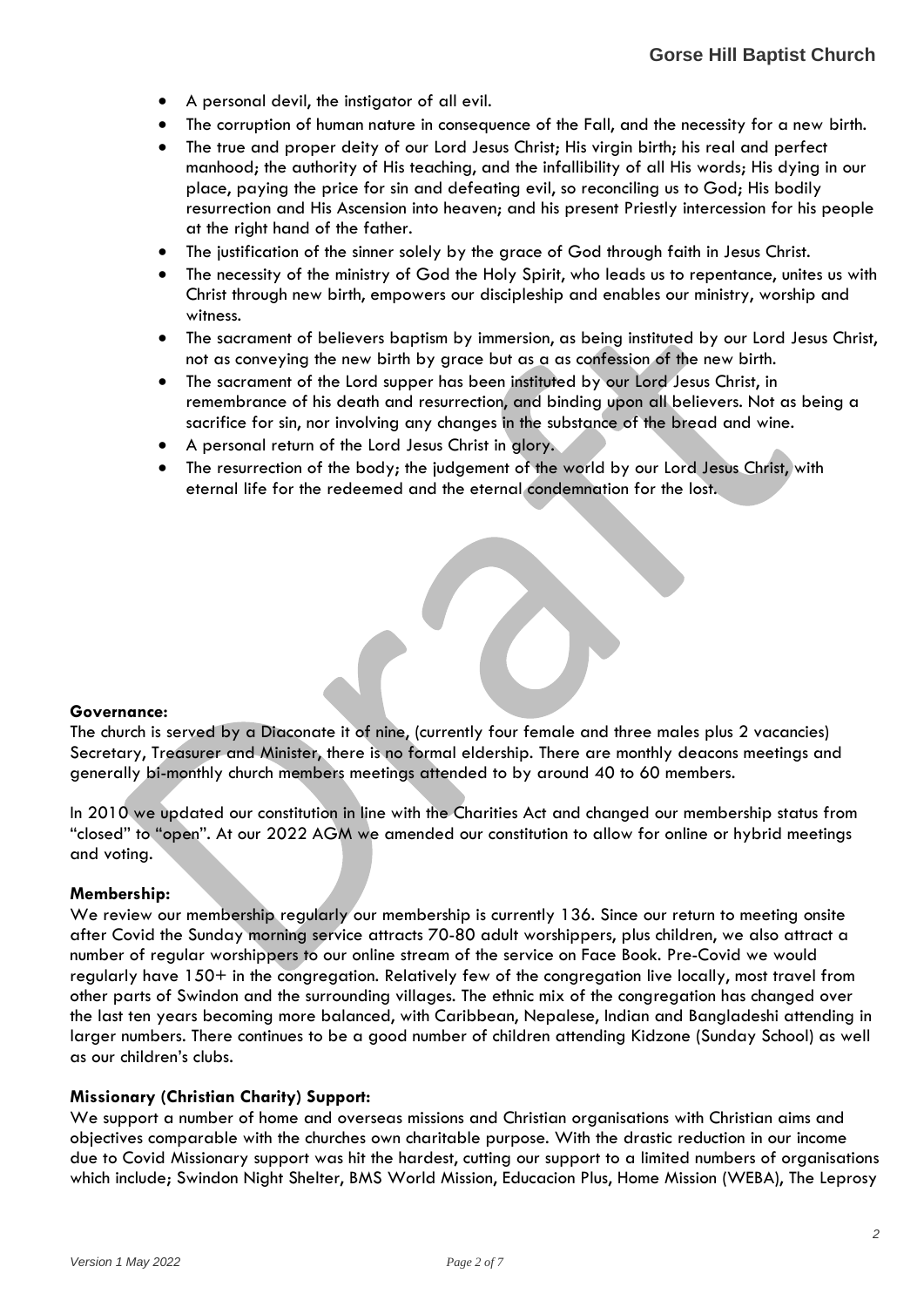Mission, Swindon Youth For Christ, Tear Fund, Friends of Centre Mokili – Congo, Angels Orphanage and Emergency Appeals. The Missionary support budget for 2022 is £16,000.

## **Worship:**

We hold one service on a Sunday, at 10:30, with a rounded mix of traditional hymns ad modern songs mainly based on the Songs of fellowship collection. All Age services usually feature once a month and communion is held on the third Sunday of the month.

We use a PC based projector for presentations and worship onto a large screen (with smaller screens on the side pillars to improve visibility). Sung worship is backed by a music group with a variety of instruments and singers depending on availability.

Since the return to onsite services we are trailing other meetings on Sunday such as breakfasts, picnic lunches, sung worship evenings and a service aimed at young people (but open to all).

## **Outreach:**

Gorse Hill Baptist Church has a wide range of activities:

- Prayer meetings on the first Saturday of each month.
- Home groups meet fortnightly in several locations around the town and on various days.
- Friday night clubs, CFC (children's Friday club) cater for the 6 to 11 year olds, followed by the Ignite youth club for secondary aged children.
- Kidzone Sunday school meets during the second half of the Sunday morning service.
- recreate is an initiative to reach the unchurched. It's a Saturday morning craft event at key events alongside "Kettles On" to bring local children and parents into the building for craft activities with some biblical teaching.
- Pram club serves parents and toddlers in the community and meets every Friday morning during term time.
- We are actively involved with schools outreach where a team from a number of churches take school assemblies. We also have a team which invite to local primary schools to the church twice a year to present Christmas unwrapped and Easter wrapped up.
- Luncheon club for the older generation within the community.
- Advent trails, Easter egg hunts plus various food themed give-aways.
- August Bank Holiday Fun Day.
- Boxes of Hope
- **Stepping Stones**

## **Vision:**

Know God and make God known

- By deepening our scriptural foundations
- by realising that change is necessary
- by ministering to the whole person and the whole community
- by recognising that we are all invited and involved
- by releasing empowering encouraging and enabling people to fulfil this task

What does this mean?

BeaconChrist's light shining to (and in) Gorse Hill: being an observable community.

Bridge Service and sharing with others in Jesus' name: being a giving community.

Build Growing and being made whole: being a building community.

Belong Becoming part of the church: being a welcoming and affirming community.

Body Working together: being a valuing community.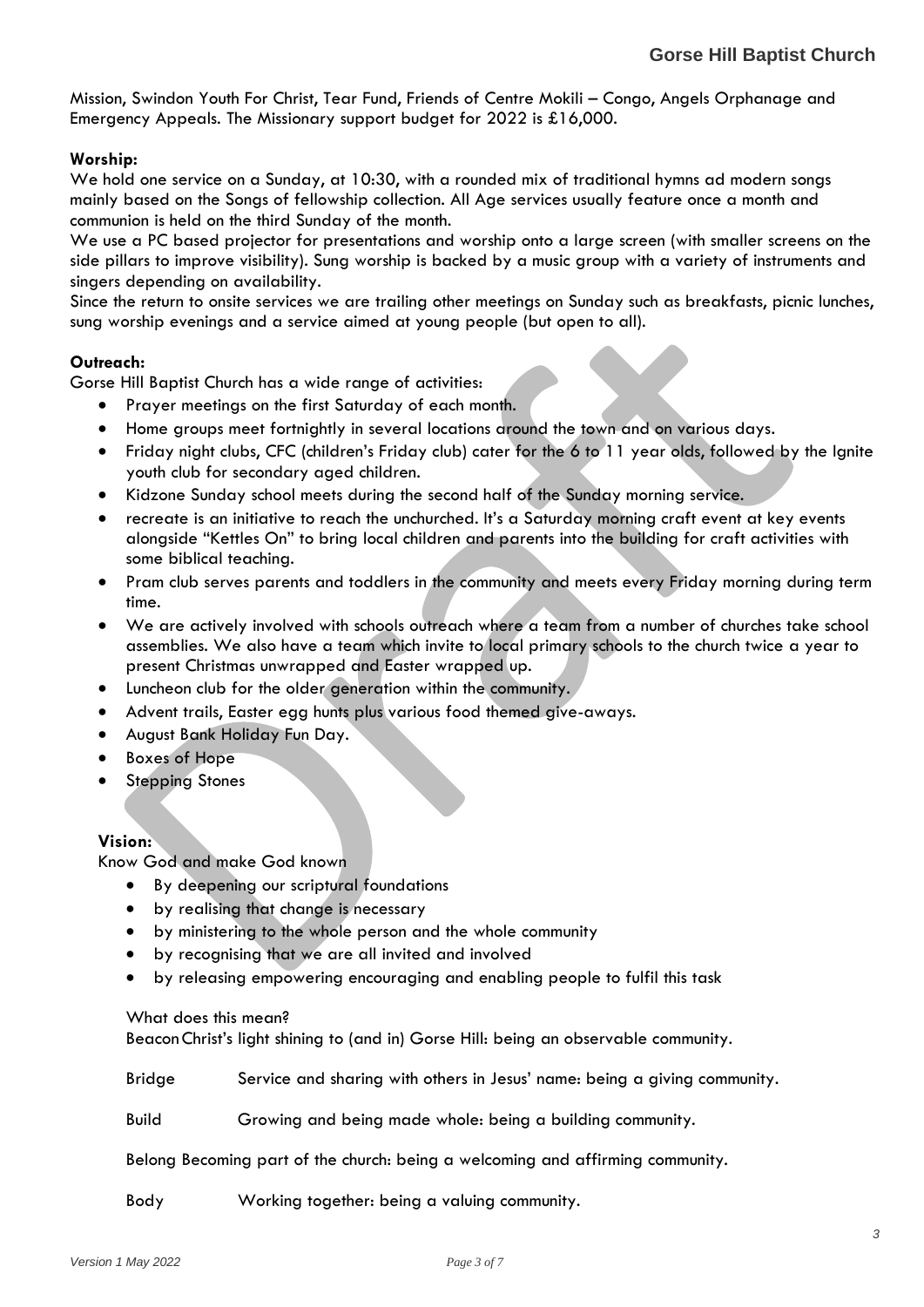# **Calendar:**

Please refer to our website: [www.gorsehillbaptistchurch.org.uk](http://www.gorsehillbaptistchurch.org.uk/) for our latest weekly programme. During the week we also let a number of rooms to groups such as Slimming World, Swindon Contact Centre, a drumming group, Brazilian Church etc. This provides a very useful income.

## **Regular activities:**

- Sunday morning service; 10:30am worship with Sunday school. Streamed on FaceBook.
- Community Fridge: serving the community and reducing landfill
- Badminton: badminton and other games.
- Friends & Fun: fun and games for over 50s
- Luncheon Club: a good meal reasonably priced and company
- Pram Club: activities for young children and somewhere for parents to meet.
- Music Group Practise: rehearsal of Sunday's music.
- CFC (Children's Friday Club): craft, games and stories for junior aged children.
- Ignite: fun for secondary aged children

# **Social Events:** To be completed

# **Stepping Stones:**

# **Boxes of Hope**

In June 2020 we started running the Boxes of Hope project as a response to some of the issues that were affecting families during the pandemic. We had partnered with Transforming Lives for Good (TLG) as we had previously been planning to run Make lunch and they gave us £200.00 to start the project. We started on a very small scale delivering food parcels to families and individuals associated with the church or groups that we ran who were isolating due to COVID, struggling financially due to being furloughed or awaiting benefits etc. We then started working with supermarkets and Fareshare to get some of the food that we needed to fill the parcels. Very soon after we started applying for grants to buy more food. We quickly began working with other agencies around the town to get food to the people who needed it and were the most vulnerable. In the last two years the project has grown massively. We are now a mainly referral based service and work with many agencies around Swindon both statutory and non-statutory. Many various

professionals refer families and individuals to us such as schools, housing, youth engagement workers, health visitors, school nurses etc. We have been extremely fortunate to receive a lot of funding from Swindon borough to enable us to continue to deliver the service. The church members have been fantastic and really got behind the project, we have volunteers that make and write the labels to go on the bags, volunteers that fill them and most importantly those that deliver them to the doorsteps. All of the food parcels that we send out have Christian literature in them and all have a personal handwrite massage on the bag. To date we have filled and delivered 5072 food parcels, feeding 6977 adults and 10,359 children around Swindon.

Our overarching theme for the food parcels is Hope as it says in Psalm 33 verse 22

"Let your unfailing love surround us Lord as our hope is in you alone"

# **Swindon's Community Fridge**

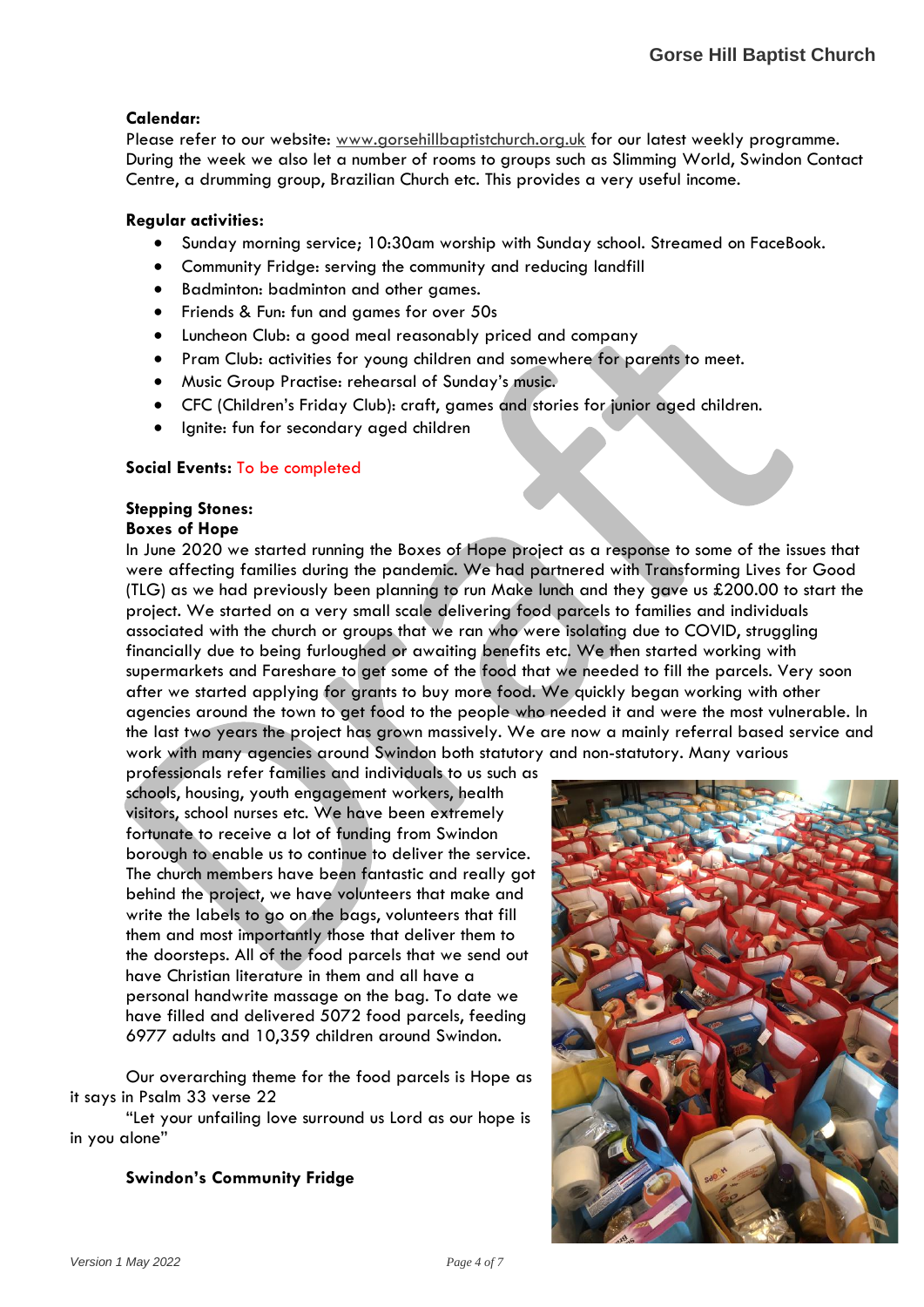Early in 2021 a young man named Chris Anthulakis approached us as he had seen what the church had been doing with the Boxes of Hope project. He was interested in partnering with us to set up a Community fridge. Following some discussion we partnered with both Chris and Hubbub an organization that promote environmental change. The idea of a Community fridge is to reduce both food waste and food poverty and to be a social space that brings people from the community together. We launched the fridge in June 2021 and currently open three times a week between 11 - 2. We are one of 250 fridges that operate across the UK. Supermarkets donate their waste food to us that would otherwise have gone to landfill. Up until February 2022 we had 5496 visitors to the fridge and had prevented over 14 metric tonnes of food going to landfill. On average in the last month we have had over 120 visitors to the fridge each day. Some of our visitors come just to collect food but for others it is much more about meeting other people and seeing a friendly face. One of our visitors said 'I had no money for food this has saved me'

another said, 'I think the fridge is a wonderful idea; it has helped so many people in very tough



times. It has also given me a place to go and chat '

Our customers include the homeless, asylum seekers, refugees, people who are dependent on substances, people waiting for benefit payments and others that are environmentally aware want to make a difference.

Jesus said, "For I was hungry and you gave me something to eat. Whatever you did for one of my brothers or sisters no matter how unimportant they seemed, you did for me"

We have recently responded to our customers need for a chat and some company by starting a drop in café on a Monday. This enables us to get alongside them and get to know them. We have also run a CAP course, which is an Introduction to money management to help some of our customers manage financial difficulties that they have which have arisen because of the Pandemic. We are now planning on running a second course.

As a team we have been really encouraged by some of our customers attending our Church services. One lady has asked for Bible and met with the team and one mum asked for books about the Easter story so that she could read them to her children. A couple of ladies have attended our luncheon club, children the holiday clubs and many families attended the light party, all after having their initial contact from a food parcel or the Community fridge.

As a team we continue to be overwhelmed by the way that God is using us and working through us and we are really excited as we look to the future to see what he has in store for us next.

## **Children's and Youth Worker:**

Jacob Barron joined us in September 2020 on a three-year contract. Jacob joined us when many restrictions were still in place following the first lockdown. Many activities had to be re-thought. Zoom proved useful, although difficult for the very young. Thinking about doing things outside and in small "bubbles" Jacob's "trails" were born. Needs more content

# **Church Building:**

The "sanctuary" area is all that remains of the 1904 building. The extension completed in 2000 gives us on the ground floor; a large hall, a fully equipped kitchen, a large meeting room (currently in use for boxes of hope), the church office, a small meeting room, toilets and two foyers. Up a straight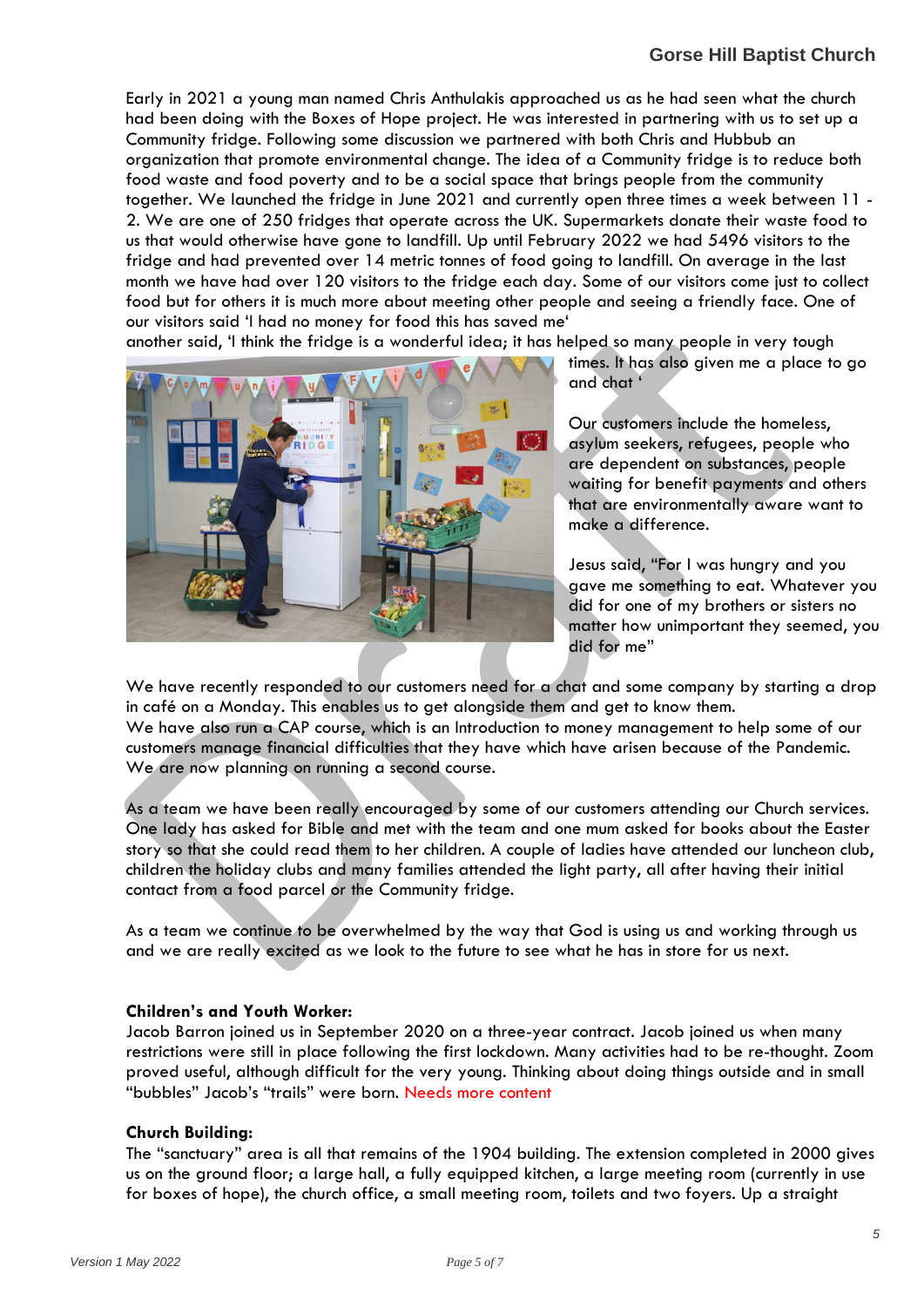flight of stairs are three class/meeting rooms, a kitchenette, caretakers store, general store and a toilet. To the rear of the building is a car park with marked spaces for 19 cars.

## Drone shot of building?

#### **Finance:**

The church raises funds, which it needs to carry out its activities from within its own membership and congregation income is also received from the letting of rooms and from tax recovery on gift aid schemes.

During Covid lockdowns and restrictions we started looking for funding from grants that would enable us to fund Stepping Stones projects and in particular Boxes of Hope. We have also been able to use grant funding to enable us to provide a Fun-day for our local community.

#### **Leadership Team:**

We have a strong leadership and we believe we are looking for a leader who will be a strong team player, whilst having the ability to steer the church and the God's guidance to the place he would have us go. Please refer to the person specification for the role of minister the team is as follows.

# Insert team Photo

Secretary: Shirley Westall Treasurer: Ian Burbidge Deacons: Julie Harris Liz Mildenhall Vicki Payn Gary Prictor Becky Tromans Adam Sibley Matt Wright

#### **Practical Matters:**

Stipend details from Ian

#### **Manse:**

We own a four bedroom detached house approximately 3 miles north of the church. Pictures of manse